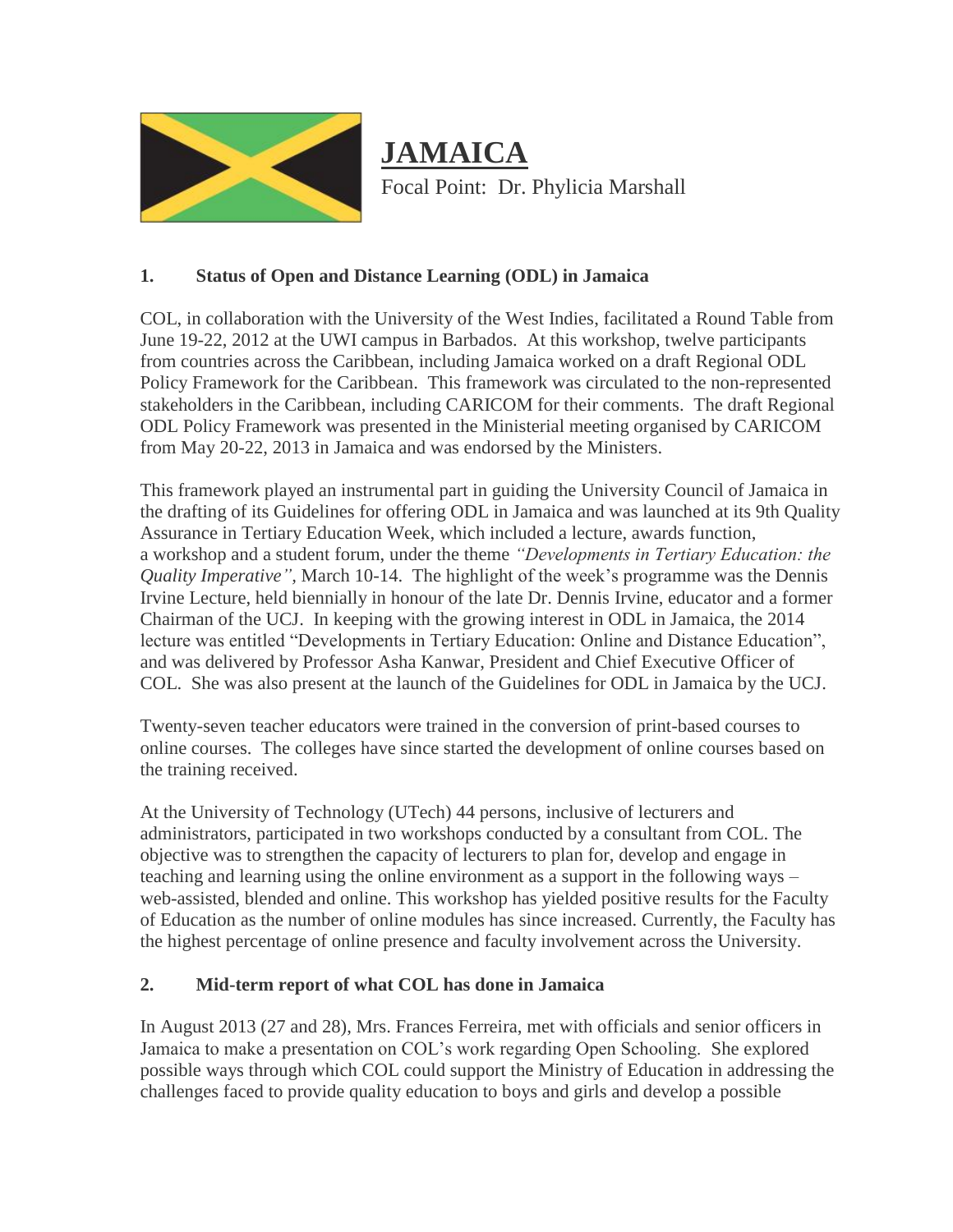strategy of how COL can contribute to initiatives underway and directed by the Ministry of Education, using open schooling approaches, to enhance the quality of the learning outcomes of boys. The visit was based on the results of a study entitled "Potential use of open learning for secondary education in Jamaica" which was conducted by COL in 2001.

COL, in collaboration with the Jamaica Board of Teacher Education, trained 20 teacher educators on the integration of OER into the teacher education curriculum. This workshop took place from April 8-12, 2013 and 20 and was part of the process of disseminating instructional design and OER knowledge and skills for the development of online materials.

Since 2007, the University College of the Caribbean (UCC) has been offering the Executive MBA/MPA programmes created by COL. The programmes were updated in 2013, with 12 courses revised and 10 courses rewritten and a new elective on Business Ethics was introduced. The majority of the students continue to be women.

## **Sponsorship to Conference and Other Forums**

COL continued to sponsor individuals to several conferences and forums. These include:

- Four persons from UTech were invited to attend and participate in the Regional Workshop on Open Education Resources (OERs) in November 2012.
- Associate VP Dr. Bartley-Bryan was sponsored to attend:
	- a) Asia Pacific Quality Network Conference in India in March 2011.
	- b) The Seventh Pan-Commonwealth Forum in Nigeria in December 2013.
- Head of the Education Division in the Faculty of Education, Mrs. Anita Thomas, was sponsored to attend the JBTE Regional Workshop on OERs in April 2013.
- Dr. Phylicia Marshall attended a Cost & Financing workshop in Barbados in August 2013.

## **TECHNICAL AND VOCATIONAL SKILLS DEVELOPMENT**

COL is partnering with University of Technology (UTech) to develop a CommUniversity through the Center for ODL programme to provide vocational literacy and skills training for young people in three marginalised communities – Highlight View, Kintyre and Tavern in Kingston. This programme has a number of stakeholders including Papine Development Area Council, Social Development Commission, Jamaica Foundation for Lifelong Learning, HEART Trust and the Ministry of Education TVET Unit.

COL provides ongoing support to this initiative by sourcing materials to assist with the development of content, facilitating connections with key organizations such as UNESCO and by identifying and deploying consultants to conduct workshops for instructional design. COL provides financial support for the development and implementation of the project.

INVEST – Innovation in Vocational Education and Skills Training for TVET managers, teachers and policymakers. The network currently has 720 members engaged in informal learning and collaboration, 20 of which are from UTech, Jamaica. Over the years, COL and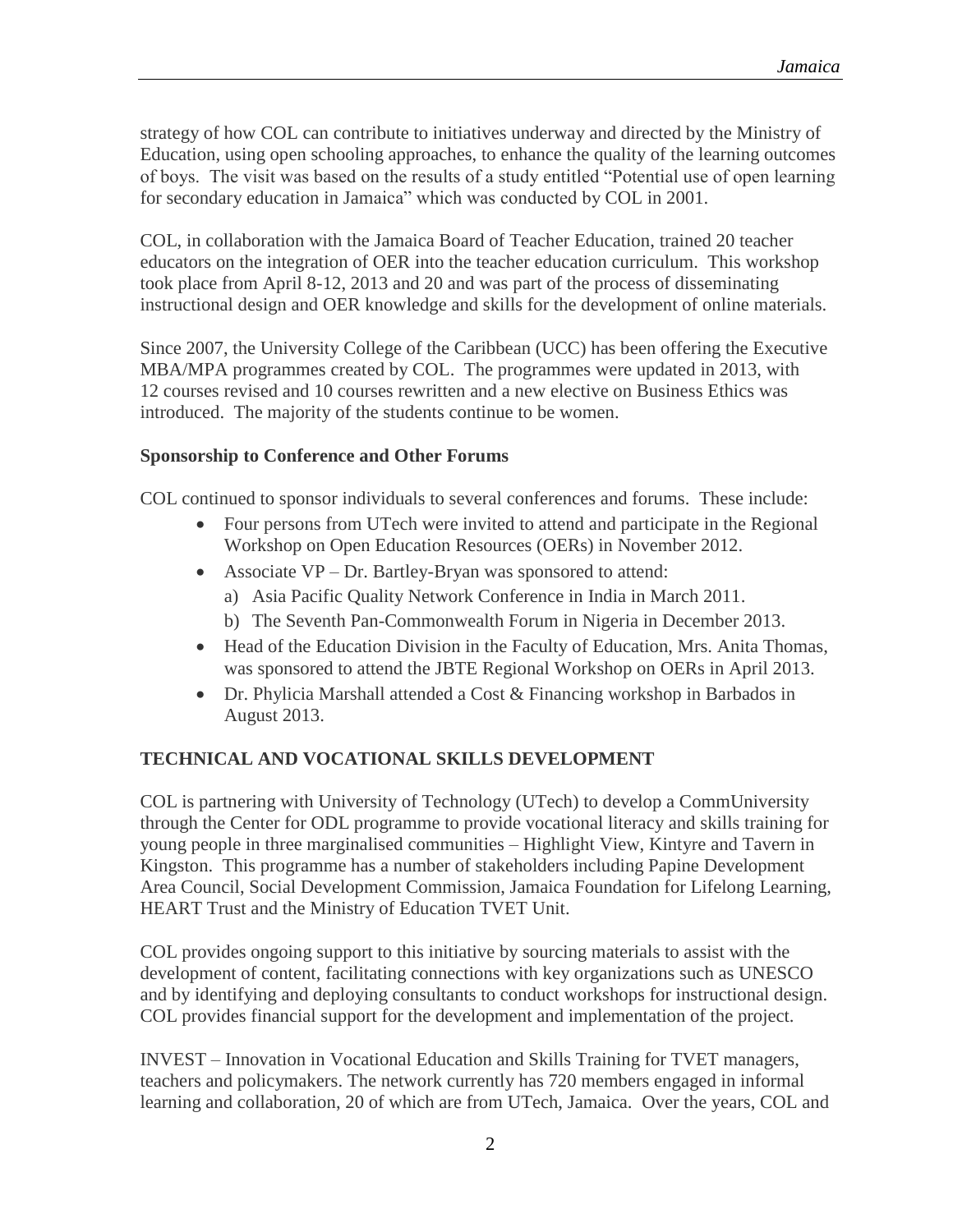UTech have collaborated on the development of a Diploma in Technical and Vocational Education by distance. This was successfully delivered by UTech in different Caribbean countries. The materials have now been developed by the Faculty of Education and Liberal Studies for eLearning delivery at Associate Degree level. This is being offered through the UTech Moodle platform. COL and UTech are now collaborating to make the Diploma materials available as an open education resource under a Creative Commons license.

HEART, in collaboration with COL, conducted a five-day Flexible Learning workshop February 3-7, 2014 in which 23 officers from all Training departments and Resources development units benefited. The Workshop was facilitated by consultant Sandy Hirtz, (COL) and two (2) co-facilitators from HEART Trust/NTA. This workshop sought to help the staff to acquire knowledge in:

- Instructional Design Principles for Distance/Online Learning.
- Elements of a successful Online course/Distance Programmes.
- Effective facilitation for Distance Learning Courses (methods of delivery, including learner support).
- Repurposing content for Distance/Online Learning.
- Designing effective Learning Objectives and Activities to meet learning outcomes.
- Evaluating courses for better results.

Subsequently, a two-day seminar and awareness session also took place from February 24-25, 2014 with Dr. Alison Mead-Richardson who met with the Executive Director, Senior Directors, Managers and Officers from varying departments to provide information on the on-going partnership, solicit feedback on other possible initiatives as well as to follow-up on the workshop held earlier in the month.

## **LIFELONG LEARNING**

Growers Cooperative Association (CPCGA) and the University of West Indies developed a plan of action for 2013-2014. The Honourable Roger Clarke, Minister of Agriculture and Fisheries, met the representatives of COL and RADA and assured his support of L3F in Jamaica. In Jamaica, three farmers groups and 20 extension officers participated in three workshops to create an action plan for 2013-2014 based on the experiences of 2012-2013. Thirty extension officers and 20 representatives of Christiana Potato Growers Association and Producer and Marketing Organizations (PMOs) were trained in different aspects of L3F. A strategy has been evolved in consultation with RADA to focus on the cooperative association and PMOs. A plan of action for 2013-2014 based on the experiences of 2012- 2013 has evolved.

The Extension Officer Re-certification programme has been strengthened through the development by RADA ICT Unit of CD-ROM's on the extension officer recertification module Measurements and Calculations. These were distributed to 50 extension officers for completion. They will assist ease of access to training and reduce associated travel costs.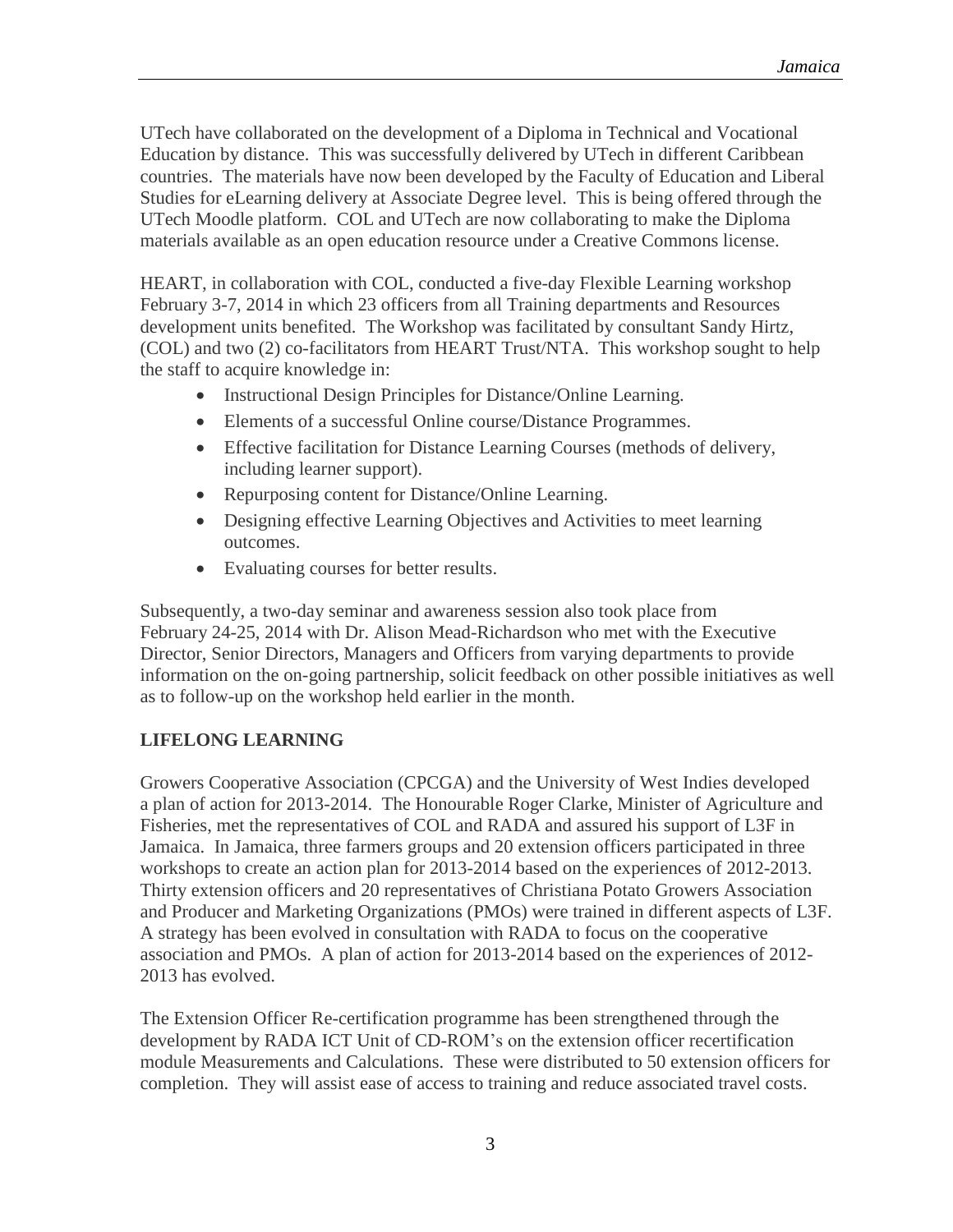A study was conducted by the University of West Indies in identifying strategies for strengthening the Christiana Potato Growers Association as a social enterprise covering nearly 4000 farmers. Similarly, studies were conducted to strengthen two PMOs as selfsustaining institutions integrating microfinance and gender. Both the studies have given roadmaps for using various technologies and distance learning in building the capacities of the farmers.

#### **Overseas visit**

In collaboration with COL, a team comprising the former RADA CEO, ICT Manager and Senior Director, Division of Technology, Training & Technical Information visited India from February 28 to March 8, 2012. A report was presented to local project stakeholders (farm group leaders, CPGCA leadership, L3F project RADA extension staff) on April 4. Stakeholders support social capital strengthening, group and credit systems. Observations on the trip bolstered understanding of and enhanced support for L3F by the visiting team.

## **LIVELIHOOD AND HEALTH**

A baseline study concerning non-formal ODL programmes was conducted by Transformative Communication Partners Caribbean between September and December of 2012, including research into availability, quality and usage of health and development related programming in Jamaica and the Eastern Caribbean. A detailed baseline research concerning the outcomes of community learning programme in Jeffrey Town, Saint Mary (Jamaica), started in June 2013 looking at learning and social and behaviour change. The final report is being awaited.

The Caribbean Institute of Media and Communication (CARIMAC) and Transformative Communication Partners Caribbean collaborated with COL to develop and deliver a nine-month blended training and mentoring programme in the Caribbean region between January and September of 2013. Twenty representatives of 13 organisations (community networks and associations, public and community offices and non-governmental organisations working in health and development, community, public and private media) were trained and mentored to plan, design and deliver community learning programmes (CLP) on topics including domestic violence, youth sexuality, young women's employment and coping with drought. The programme included two face-to-face workshops, held in May and June 2013, covering learning design and programme production, respectively. Five CLPs are slotted for delivery between September and December 2013 in Jamaica.

Mr. Ian Pringle from COL met with persons from CARIMAC to discuss the co-facilitation of the Healthy Communities (HC) (C4D) initiative and to discuss the renewal of the MOU and plans for the delivery of the new certificate course.